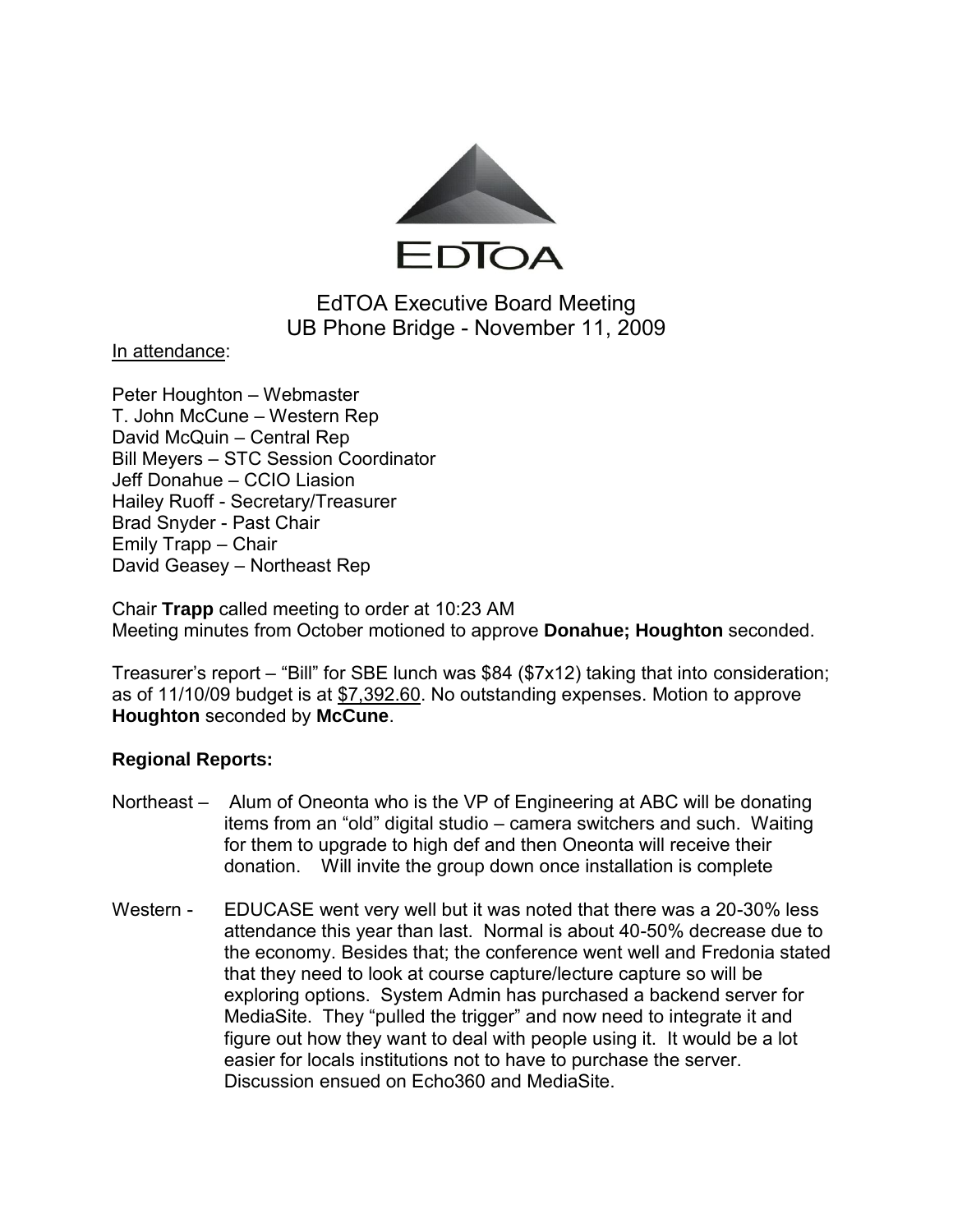- Central  $-$  Crestron will be at Upstate Medical on November 19<sup>th</sup> and you will receive CTS credits.
- Southeast No report; no one on call.
- NYN- Could not make call.

## **Sub-Committee Reports:**

Web – List is being updated. When someone requests to be added to the listserv then web is updated as well but when request to be added to web not automatically added to listserv. Chair Trapp requested that if new member requests to be added to web to have name sent to her so she can follow-up with them (see if they would like to be added to listserv).

# **OLD Business:**

- STC Session planning. We need to work on our session planning. Course capturing should be included and Chair Trapp would like to see this as a group effort similar to what Jeff did for the online STC last year. She would like to hear from the student's perspective of course capture. This is something that a lot of schools are still contemplating so hopefully this can be a robust session.
- Scholarship Guidelines: Should be first time attendee (new member); or OVER 5 years or there is an absolute desperate need. Criteria needs to be on application form. Dollar cap should be included as well. (Registration ONLY) We will offer 10 scholarships (total of \$1,750). Ruoff will write new app up for next meeting.
- CCUMC At University of Buffalo this year and Donahue wants to promote it with EdTOA and wants to give incentive. Perhaps we can give scholarships for hotel costs and meals. (state rates per diem only) \$99 for lodging and \$56 for meals. Perhaps paying for meals. What Donahue will pass back to CCUMC is that EdTOA is willing to send people and perhaps presenters; not sure about financial support yet.

### **We were cut off from phone call …. A few returned and….**

Chair **Trapp** motion to close **Everyone** seconded meeting ended at 12:28 PM.

Respectfully submitted: